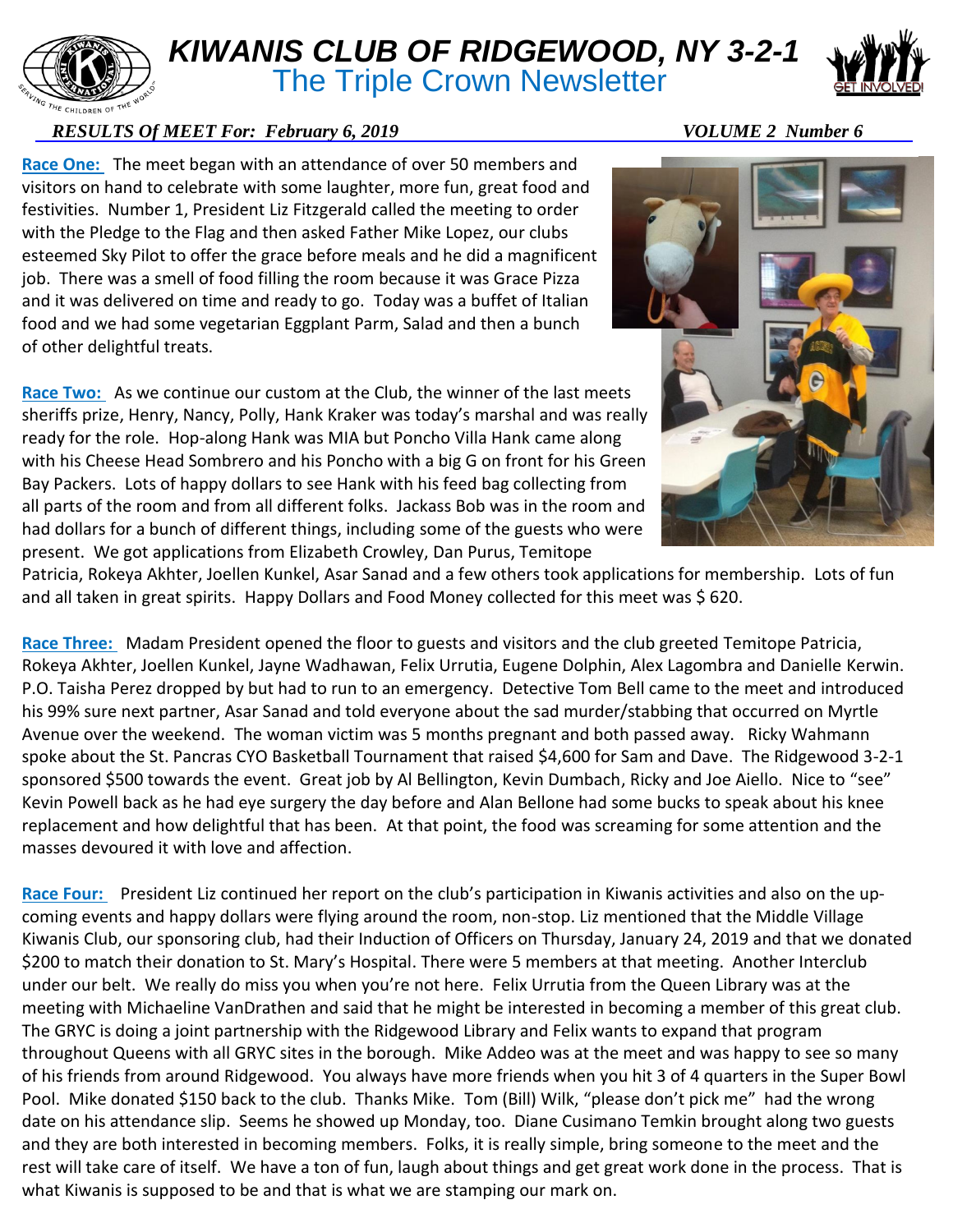**Race Five:** It was announced that the Mid-Winter Conference was going to be at the Desmond Hotel in Albany and there will be 4 members in attendance, unless Bernie Zablocki decides to go. You see, Bernie always tells me that he reads the Triple Crown Newsletter and this is my chance to see if he really does read it. The Ridgewood 3-2-1 has submitted three separate entries into the District for special recognition. For the Public Relations Category, the 3-2-1 Club highlighted its growth to 140+ members in only seven (7) months and the impact that it is having on the Ridgewood community. For the Youth Services Category, the 3-2-1 Club spoke about giving away 900 school backpacks filled with school supplies to students and others throughout the Division. In the Single Service Category, Hank submitted the End of Summer Bash for Sam and Dave where we raised nearly \$45,000 along with the GRYC and Glendale Club. Remember, we only chartered on June  $20<sup>th</sup>$  and our successes are legendary throughout the District. We are also submitting copies of the newsletter and creating a scrapbook to show our achievements and hope that they bring us some good recognition.

**Race Six:** Crossing Guard Tina continues her perfect attendance and loves coming to the meetings as retirement continues to suit her. John Stahl, Gino and Janine attended the Queens Blvd Club's Vasilopita Luncheon and were trying to get the coin that was inside the cake as it brings luck to the one who finds it. No one at the event seems to have found it, but, Janine and Gino were given an extra piece to bring home. Instead, they decided to go to the car, smash the piece to pieces and when no coin was found, the picture on the right says the rest. Queens West Division is still trying to count all of those "SODA" can tabs for Ronald McDonald House. Thanks Chis for drinking so much soda to support a good cause. Janine Mahon, Number 3 as  $1<sup>st</sup>$  VP, had happy dollars for a bunch of things. John Stahl was at the meeting and Liz and I surprised him with the "Elimidallion" for all of the hard work that he and Margie have done for Trick or Treat for UNICEF over the years. This magnificent couple has raised



over \$100,000 for this cause and have now gotten Ridgewood 3-2-1's Builders, K-Kids and Kiddy Kidz involved. The club collected \$3,000 in its first year and combined with John and Margie's \$5,700, UNICEF received nearly \$9,000 this past Halloween. Margie came in to the Clubhouse today and was surprised to get her "Elimidallion". Seems John never mentioned it and she was truly stunned to get it. Well deserved and long overdue.



**Race Seven:** Ricky Wahmann is the District Builders Club Administrator and announced that the Ridgewood 3-2-1 has successfully re-activated 11 Builders Clubs throughout Queens West and East. This is more clubs back in action than over the past few years and it is anticipated that another 4-5 will be established over the next month. That is what you would call having a phenomenal year with lots of support from his buddies. Soon Ricky and Company will be traveling around the State and on Long Island to see the great work that the kids are doing.